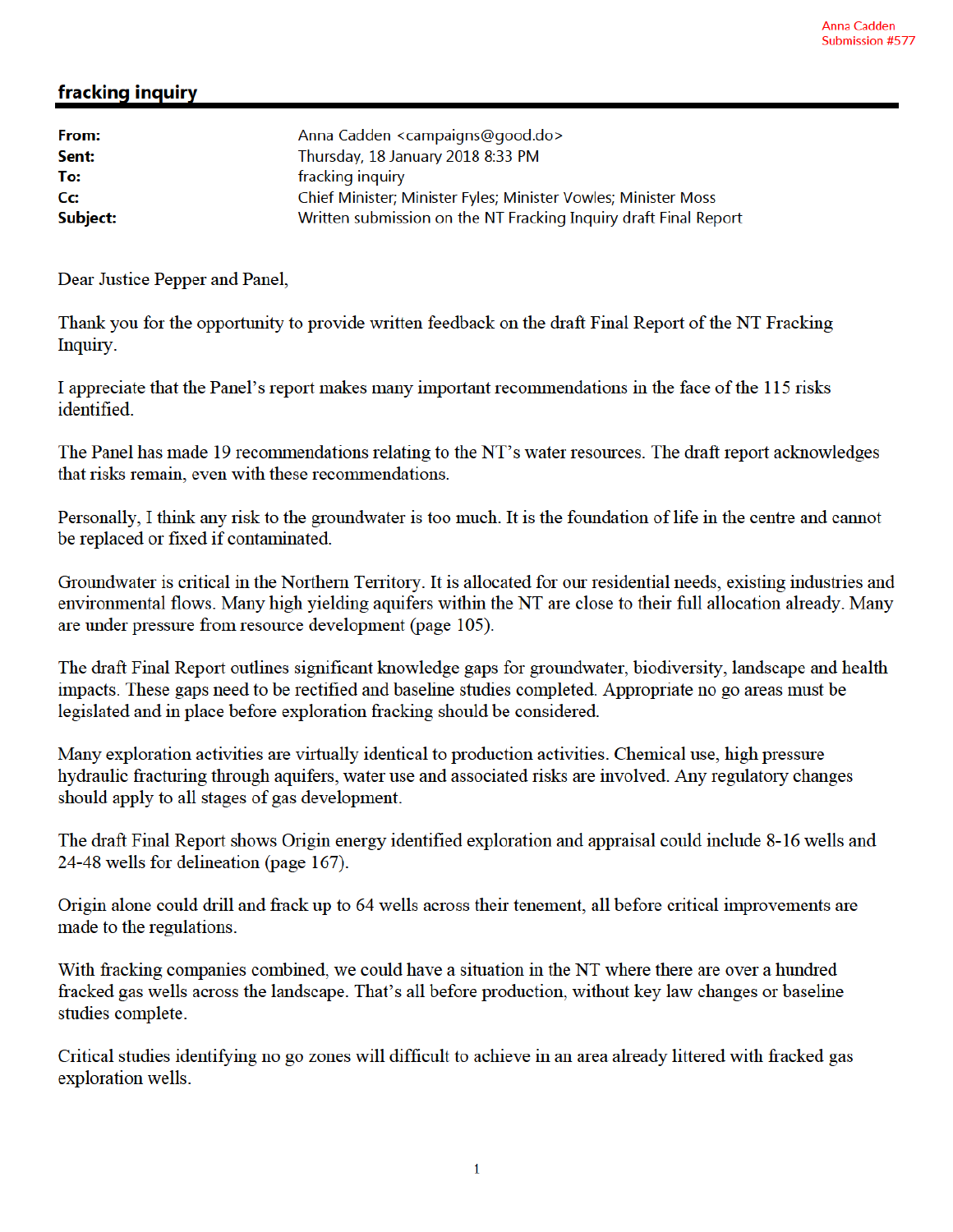I support the swath of new regulations and legislation required to try and protect landholders and water. However, that work needs to happen before the oil and gas industry is permitted to start fracking in the Northern Territory again.

The below critical recommendations must be improved and work completed BEFORE EXPLORATION fracking takes place.

Recommendation 5.1 (Enforceable code of practice for abandonment of onshore gas wells)

Recommendation 5.6 (Wastewater management framework)

Recommendation 7.1 (Water Act amended for shale extraction licence and payment for water)

Recommendation 7.4 (Strategic regional environmental and baseline assessment (SREBA), including a regional groundwater model, be developed and undertaken)

Recommendation 8.4 (Fire management plan and 10 year baseline assessment)

Recommendation 9.2 (Code of practice be developed and implemented for monitoring, detection and reporting of methane emissions)

Recommendation 10.1 (Human Health Risk Assessment prepared and approved)

Recommendation 12.11 (Social impact management plan) This recommendation should also be extended to allow for the legal right to say 'no' to fracking.

Recommendation 14.1 (Design and implement a full cost recovery system for fracking regulation)

Recommendation 14.16 (Legislation to regulate seismic surveys, drilling, hydraulic fracturing, and well abandonment)

Recommendation 14.18 (Fit and proper person test)

Recommendation 15.1 (Strategic regional environmental and baseline assessment (SREBA) undertaken and no go zones implemented)

In the NT there is a saying, "Once you frack you can't go back." Exploration fracking is no different. The studies, legal improvements and no-go zones suggested by the panel are critical. They must be actioned before any further fracking exploration.

Let's not wait until the production phase to put in place critical new regulations and laws. We must avoid delays to the protection of the Northern Territory's water, landscapes and people.

Thank you for considering my feedback on this critical matter for the future of the Northern Territory.

Yours sincerely, Anna Cadden Braitling, Northern Territory, 0870, Australia

This email was sent by Anna Cadden via Do Gooder, a website that allows people to contact you regarding issues they consider important. In accordance with web protocol FC 3834 we have set the FROM field of this email to our generic no-reply address at campaigns@good.do, however Anna provided an email address which we included in the REPLY-TO field.